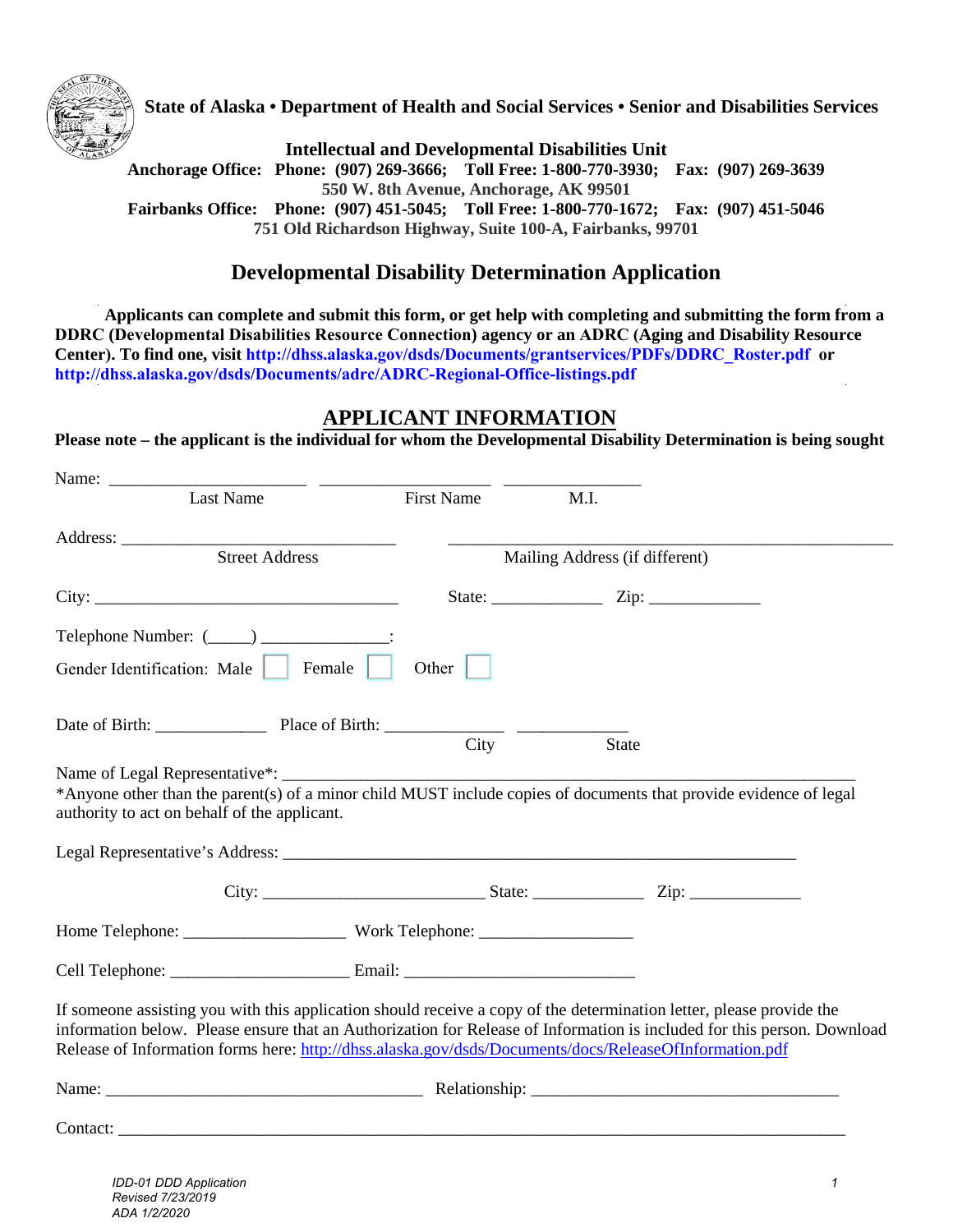# **DOCUMENTATION OF FUNCTIONAL LIMITATIONS**

Please include with your application current documentation of substantial functional limitation in at least three of the areas listed below. To assist the determination process, please review your documentation to make sure it is relevant to the determination of developmental disability.

"Substantial functional limitation" means consistently functioning at or near a level that is two standard deviations delayed, or 25% delayed, or functioning at or below the 2nd percentile, compared to the typical functioning of same age peers. Substantial functional limitation must be demonstrated globally in areas of major life activity, as defined in AS 47.80.900 (6) (D). Behavioral reluctance or refusal to perform tasks in an area is not considered a limitation of a person's ability in an area, but rather, a component in the area of self-direction.

- **All submitted documentation MUST be signed and dated by the professional who administered the assessment or evaluation.**
- $\triangleright$  Applicants over the age of 22 must submit evidence that substantial limitations existed prior to age 22.
- **An application submitted without sufficient supporting documentation of disability will result in a denial of Developmental Disability Determination based on insufficient information.**

Examples of supporting documentation include, but are not limited to:

- a. Developmental assessment by Early Intervention/Infant Learning Program,
- b. School district special education evaluations and evaluation summaries, known in Alaska as the Evaluation Summary & Eligibility Report (ESER),
- c. School district Individual Education Plan (IEP),
- d. Individual Family Service Plan (IFSP),
- e. Neuropsychological assessment,
- f. Psychological assessment,
- g. Evaluations from specialists (e.g., occupational, physical, or speech therapy), and
- h. Division of Vocational Rehabilitation (DVR) assessments and evaluations.

Documentation of the disability prior to age 22 includes, but is not limited to, school records, health records from village clinics, Social Security records, and histories of an applicant's disability as documented in current evaluations or records.

Please indicate below which attached document(s) and which page number(s) provide an assessment of substantial functional limitation in that specific area.

1. **SELF CARE** - A person's ability to perform such tasks as eating/drinking, toileting, dressing, and grooming.

| Document Name | Date | Po# |
|---------------|------|-----|
| Document Name | Date | Po# |
| Document Name | Date | Po# |

2. **EXPRESSIVE & RECEPTIVE LANGUAGE** - A person's ability to understand the communication of others and to communicate with others through any combination of spoken words, signs, or images that may be printed or electronic.

| Document Name | Date | Po# |
|---------------|------|-----|
| Document Name | Date | Po# |
| Document Name | Date | Po# |

3. **LEARNING -** A person's cognitive ability to acquire knowledge or skills through experience, study, or by being taught.

Document Name\_\_\_\_\_\_\_\_\_\_\_\_\_\_\_\_\_\_\_\_\_\_\_\_\_\_\_\_\_\_\_\_\_\_\_\_\_\_\_Date\_\_\_\_\_\_\_\_\_\_\_\_\_\_Pg#\_\_\_\_\_\_\_

*IDD-01 DDD Application Revised 7/23/2019 ADA 1/2/2020*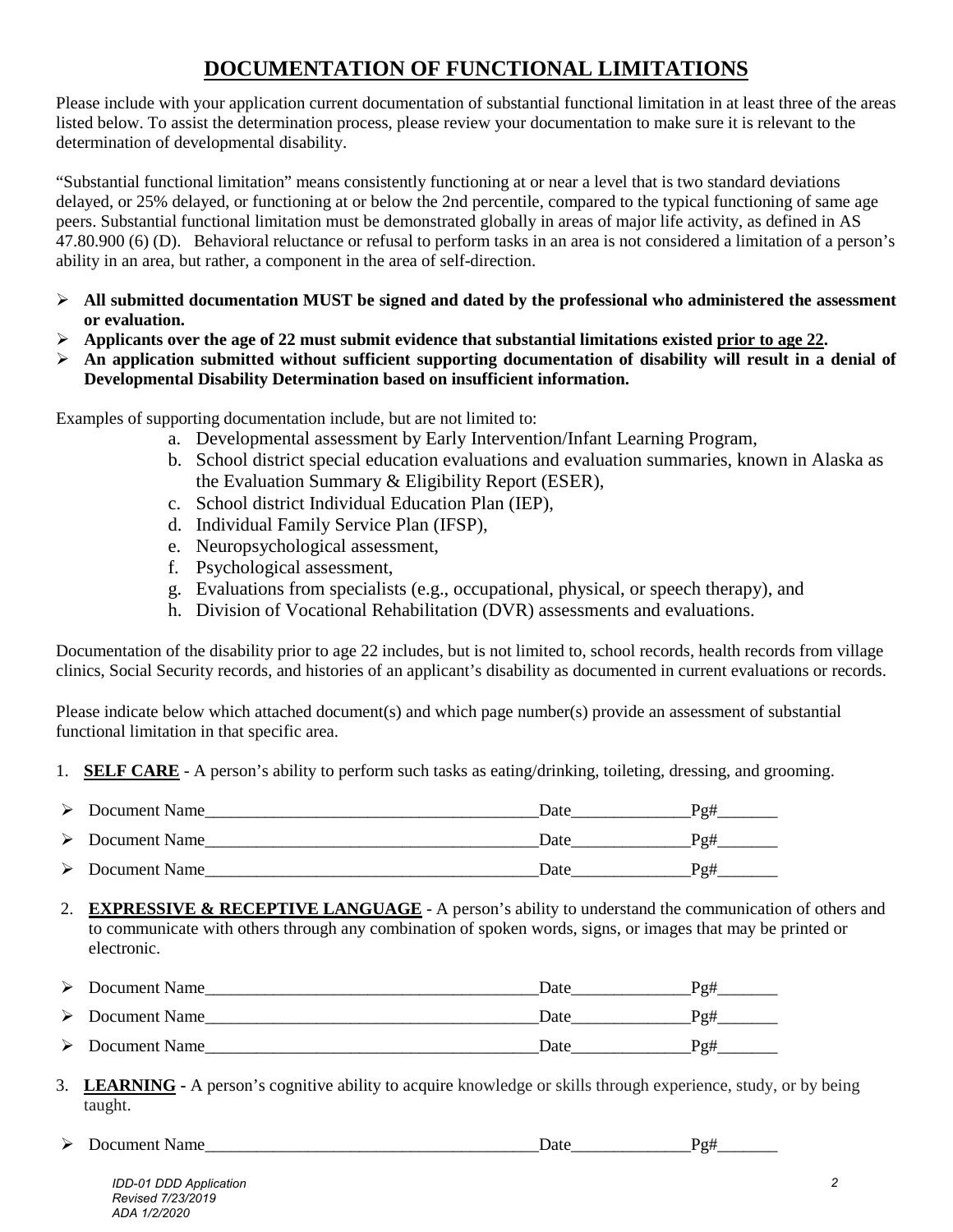| ➤ | Document Name | Jate | ∽  |
|---|---------------|------|----|
| ⋗ | Document Name | Jote | г. |

4. **MOBILITY -** A person's physical ability to move their body from place to place, control and coordinate gross motor movement.

| Document Name                  | Date | Po# |
|--------------------------------|------|-----|
| $\triangleright$ Document Name | Date | Po# |
| $\triangleright$ Document Name | Date | Po# |

5. **SELF DIRECTION -** A person's ability to establish and maintain interpersonal and social relationships, manage emotional responses, display socially appropriate behavior, focus and attend appropriately, use judgment, make decisions, solve problems, plan and execute tasks, and direct behavior toward goals.

| Document Name                  | Date | Po# |
|--------------------------------|------|-----|
| Document Name                  | Date | Po# |
| $\triangleright$ Document Name | Date | Po# |

6. **CAPACITY FOR INDEPENDENT LIVING – For age 16+,** a person's ability to maintain a household and access necessary community resources.

| $\triangleright$ Document Name | Date | Po# |
|--------------------------------|------|-----|
| $\triangleright$ Document Name | Date | Po# |
| $\triangleright$ Document Name | Date | Po# |

#### 7. **CAPACITY FOR ECONOMIC SELF-SUFFICIENCY – For age 16+ and not enrolled in educational programs,** a person's ability to financially meet their needs such as food, clothing, housing, utilities, and transportation.

| $\triangleright$ Document Name | Date | Po# |
|--------------------------------|------|-----|
| $\triangleright$ Document Name | Date | Po# |
| $\triangleright$ Document Name | Date | Po# |

# **INFORMATION RELEASE AND ASSURANCES**

A separate Authorization for Release of Information must be completed for each agency or individual with whom you wish Senior and Disabilities Services to share information about yourself.

**I certify that the information contained herein is correct and accurate to the best of my knowledge.** 

Applicant/Guardian Signature: \_\_\_\_\_\_\_\_\_\_\_\_\_\_\_\_\_\_\_\_\_\_\_\_\_\_\_\_\_\_\_\_\_\_\_\_\_\_\_Date: \_\_\_\_\_\_\_\_\_\_\_\_\_\_\_\_\_\_\_\_\_\_

**The Developmental Disability Determination decision will be conveyed in writing to the applicant or the applicant's legal representative.**